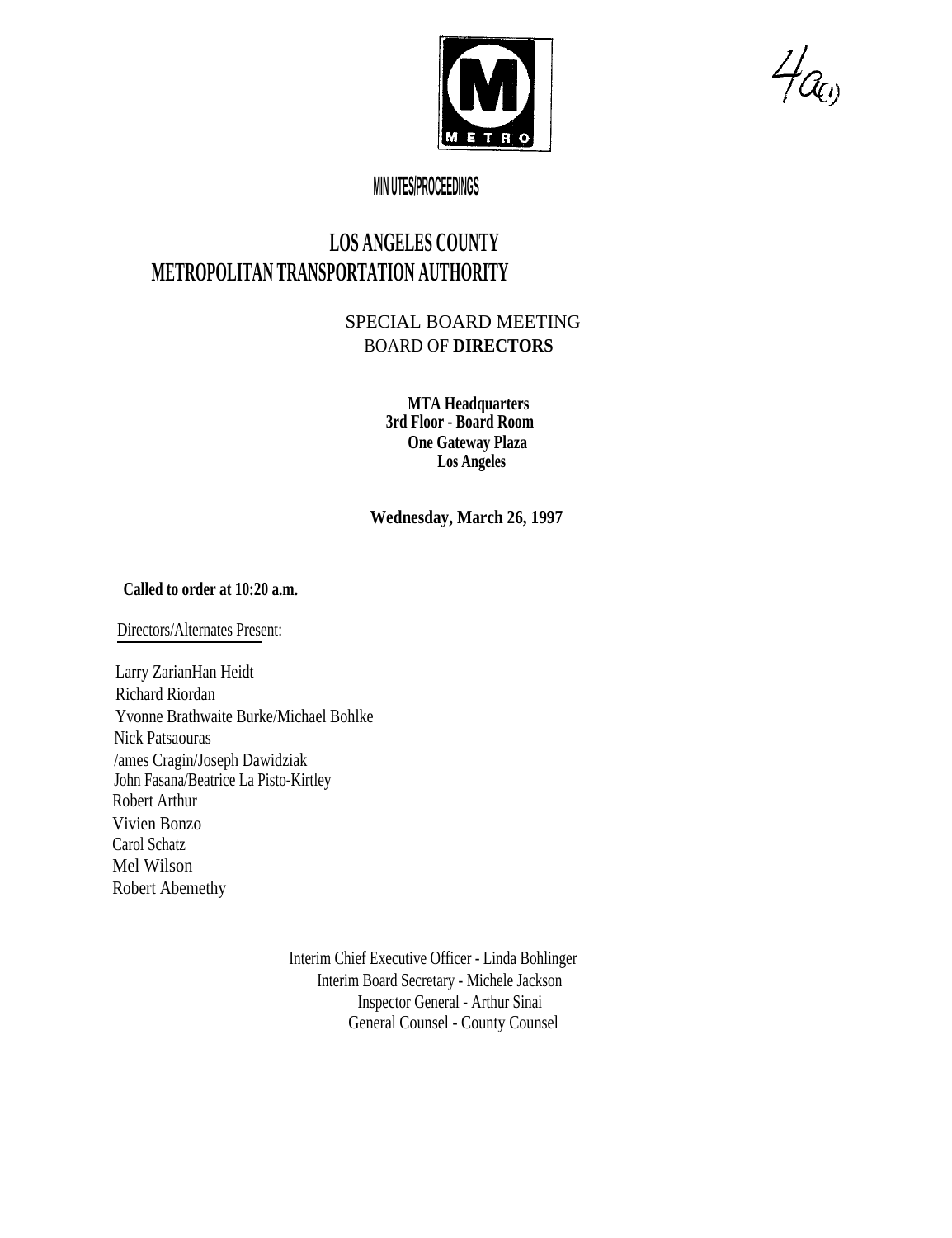io Received public comment.

- $2.$ Considered staff recommendations to:
	- A. adopt a recommended bus procurement plan;
	- so secure additional bus funding as part of the readoption of ISTEA;
	- Co authorize staff to revise bus specifications for improved cost effectiveness; and
	- Do direct staff to monitor the bus expansion and bus procurement programs and report to the Board on a quarterly basis with requested changes.

Chairman Zarian announced that the meeting would be approximately one hour with presentations from staff and Eric Mann of the Bus Riders Union.

L. Bohlinger announced that the Transit Police/LAPD merger had been approved by the Los Angeles City Council.

Handouts from staff and the Bus Riders Union were distributed to members of the Board. D. Woodbury reviewed the staff proposal for improving the bus fleet and the planned service expansion.

The fleet will be increased by approximately 20% over the next year. Fifty-three additional buses were deployed last December; i00 more are due in May/June of this year to reduce overcrowding. All buses eligible for replacement will be replaced over the next 12 years.

Methanol/ethanol engines have to be replaced every eight months instead of every four to five years for the traditional bus engine. The Flxible metro buses have faulty transmissions.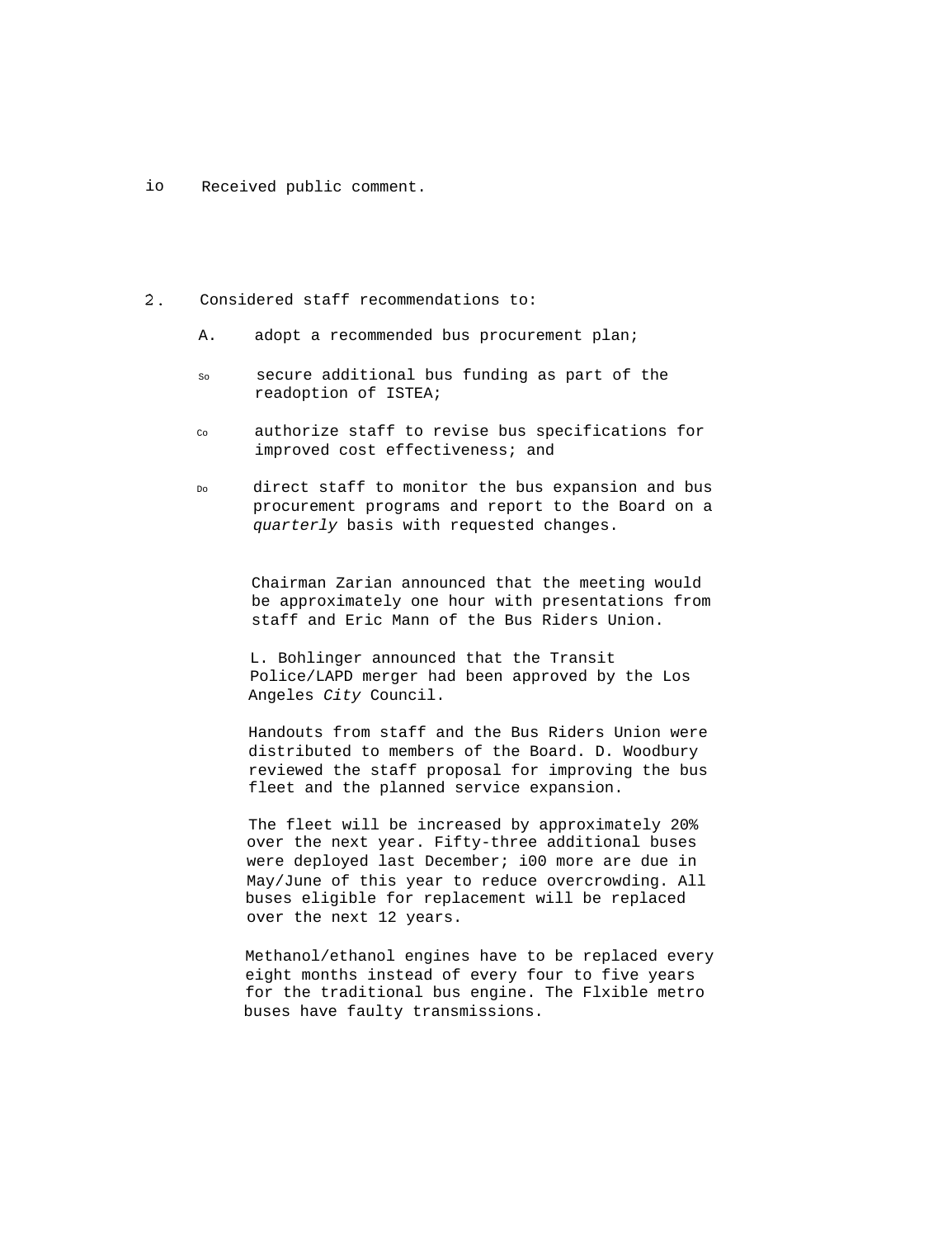The CNG buses continue to experience higher operating costs than diesel. Staff is looking to develop revised specifications to lower costs for procurement of these buses. Lower unit costs can be achieved through low floor design, size changes, alternative clean air considerations.

Staff said they were comfortable with their proposed plan for purchase of buses as presented, both with the issue of replacement and funding.

Eric Mann referred to the motion by Directors Riordan and Burke approved at the January i0TM Special Board Meeting and asked the Board to vote for an immediate 600-bus purchase, allowing a span of five years to solve the problem of bus shortage and replacement issues.

Received public comment.

Director Riordan indicated he had a lot of questions and concerns about an overall plan for bus improvement in the entire County of Los Angeles, and what the funding sources would be.

Interim CEO Linda Bohlinger noted that the Planning and Operations Departments are working together to implement the plan.

On question by Director Easana, staff responded that the 12-year replacement cycle was established by the ETA. Director Fasana asked about the MTA's maintenance schedule commenting that buses in the California area should last longer than 12 years. He also asked how costs could be lowered to fund the program and how much lower operating costs would have to be to meet what the Bus Riders Union was requesting.

D. Woodbury said that operating costs could be reduced but not the purchase of buses.

Director Burke commented she had received calls from operators and maintenance employees regarding the CNG buses and their problems. She said the issue needs to be reviewed prior to moving forward with bus purchases. She continued by stating the importance of determining the amount of money available to purchase additional buses, and the preferred technology before actually placing an order.